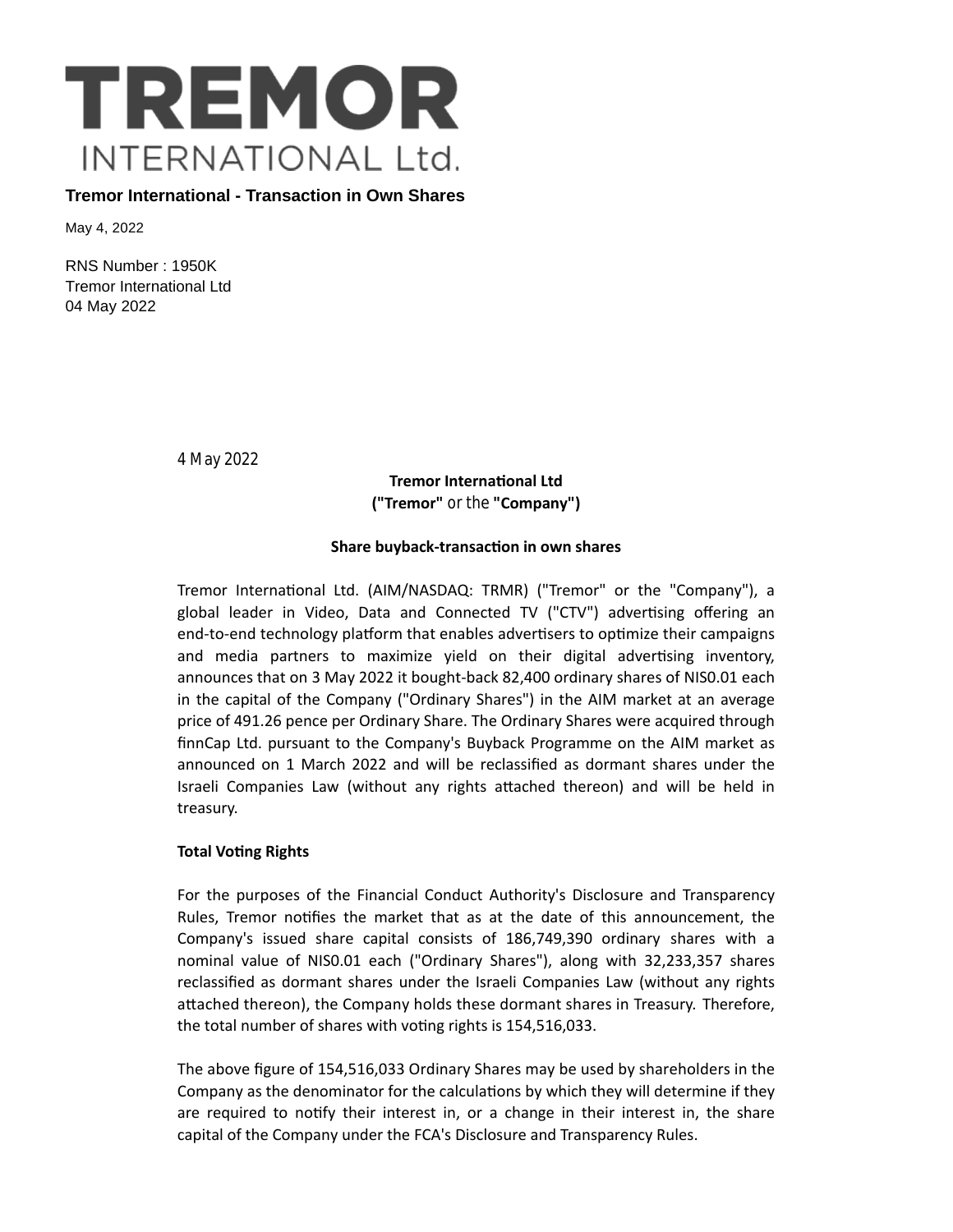The information communicated in this announcement contains inside information for the purposes of Article 7 of the Market Abuse Regulation (EU) No. 596/2014.

For further information please contact:

| <b>Tremor International Ltd</b><br><b>Billy Eckert, Investor Relations Director</b>                            | ir@tremorinternational.com                         |
|----------------------------------------------------------------------------------------------------------------|----------------------------------------------------|
| <b>KCSA (US Investor Relations)</b><br>Adam Holdsworth                                                         | aholdsworth@kcsa.com                               |
| Vigo Consulting (UK Financial PR and Investor Relations)<br>Jeremy Garcia<br>Kate Kilgallen                    | tremor@vigoconsulting.com<br>Tel: +44 20 7390 0230 |
| finnCap Ltd<br>Jonny Franklin-Adams / James Thompson (Corporate Finance)<br>Tim Redfern / Dicky Chambers (ECM) | Tel: +44 20 7220 0500                              |
| <b>Stifel Nicolaus Europe Limited</b><br>Fred Walsh<br>Alain Dobkin<br>Nick Adams<br><b>Richard Short</b>      | Tel: +44 20 7710 7600                              |

## **About Tremor International**

Tremor is a global company offering an end-to-end technology advertising platform, operating across three core capabilities - Video, Data and CTV. Tremor's unique approach is centered on offering a full stack of end-to-end solutions which provides it with a major competitive advantage within the video advertising ecosystem.

Tremor Video helps advertisers deliver impactful brand stories across all screens through the power of innovative video technology combined with advanced audience data and captivating creative content. Tremor Video's innovative video advertising technology has offerings in CTV, in-stream, out-stream and in-app. To learn more, visit [www.tremorvideo.com](http://www.tremorvideo.com/)

Unruly, the media side of Tremor, drives real business outcomes in multiscreen advertising. Its programmatic platform efficiently and effectively delivers performance, quality, and actionable data to demand and supply-focused clients and partners. Tremor has a meaningful number of direct integrations with premium publishers, unique demand relationships with a variety of advertisers and privileged access to News Corp inventory. Unruly connects to the world's largest DSPs and is compatible with most Ad Age top 100 brands. To learn more, visit [www.unruly.co](http://www.unruly.co/)

Tremor is headquartered in Israel and maintains offices throughout the United States, Canada, Europe, Asia-Pacific and is traded on the London Stock Exchange (AIM: TRMR) and NASDAQ (TRMR).